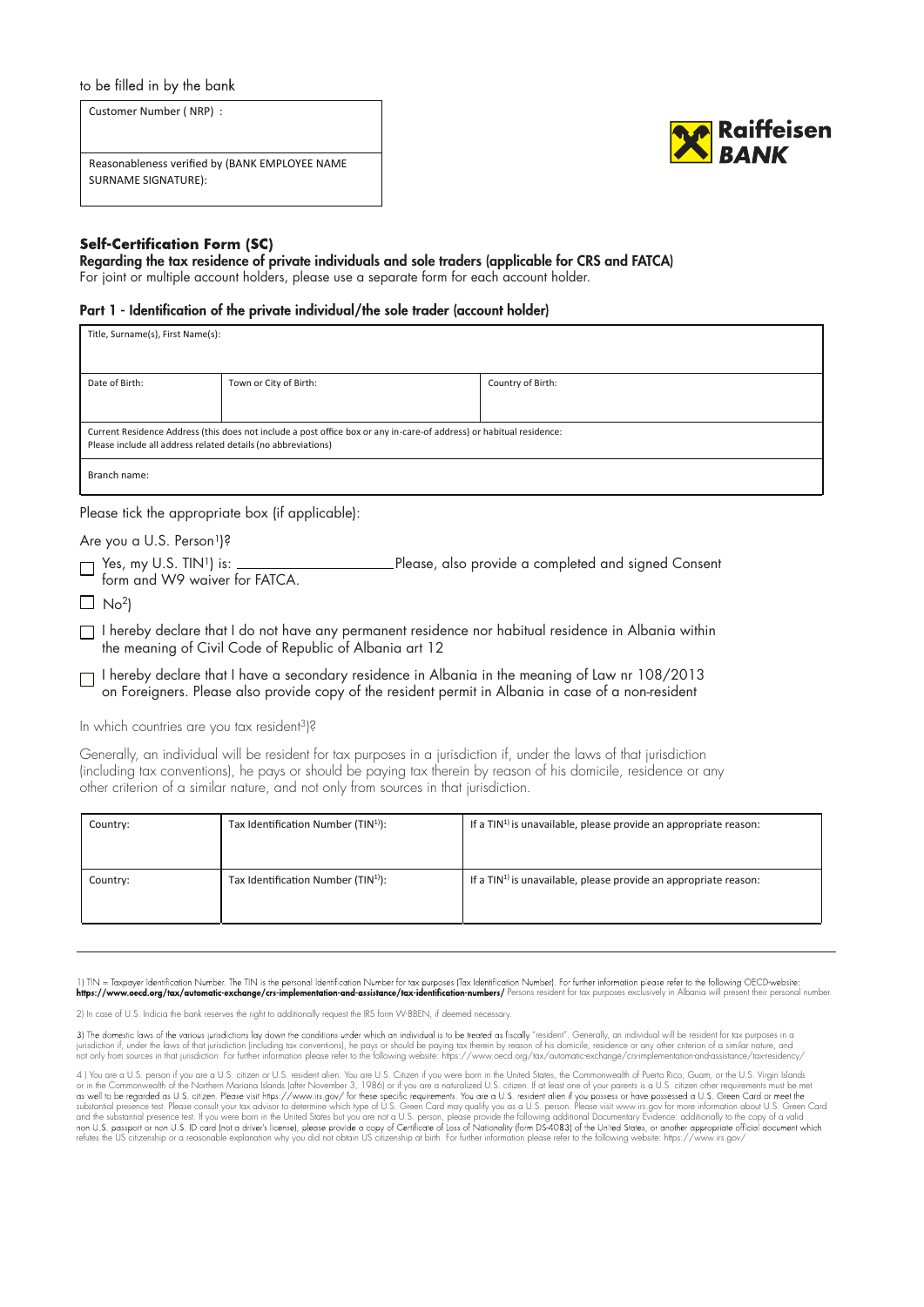| Country: | Tax Identification Number (TIN <sup>1)</sup> ): | If a $TIN1$ is unavailable, please provide an appropriate reason: |
|----------|-------------------------------------------------|-------------------------------------------------------------------|
|          |                                                 |                                                                   |

Please provide a reasonable explanation and appropriate supporting documentation if your country/ies of residence for tax purposes differ from your country of current residence address.

## Part 2 - Declaration and Signature

I certify that I am the Account Holder (or am authorized to sign for the Account Holder) of all the account(s) to which this form relates. I acknowledge that according to the provisions of the Law no4/2020 "On automatic exchange of Information", Law no9887" On Protection of Personal Data" and Regulation (EU) 2016/679 General Data Protection Regulation the information contained in this form and information regarding the account(s) of the entity may be reported to the tax authorities of the country in which this/these account(s) is/are maintained and exchanged with tax authorities of another country or countries in which the entity (or in certain cases the controlling person/s) may be tax resident where those countries have entered into agreements to exchange financial account information. Under penalties of perjury, I declare that I have examined the information on this form and to the best of my knowledge and belief it is true, correct, and complete. I agree that I will inform Raiffeisen Bank Albania if any certification made on this form becomes incorrect and submit a new form within 30 days.

I understand and agree that this self-certification is valid for all Raiffeisen Bank, Albania subsidiaries (RBAL and RIAL). I declare that all statements made in this declaration are, to the best of my knowledge and belief, correct and complete. I undertake to advise Raiffeisen Bank- Albania within [30] days of any change in circumstances which affects the tax residency status of the individual identified in this form or causes the information contained herein to become incorrect or incomplete, and to provide Raiffeisen Bank- Albania with a suitably updated self-certification and Declaration within 90 days of such change in circumstances.

Signature: \* Print name: \* \_\_\_\_\_\_\_\_\_\_\_\_\_\_\_\_\_\_\_\_\_\_\_\_\_\_\_\_\_\_\_\_\_\_\_\_\_\_\_\_\_\_\_\_\_\_\_\_

Note: If you are not the Account Holder please indicate the capacity in which you are signing the form. If signing under a power of attorney, please also attach a certied copy of the power of attorney.

Date: \* \_\_\_\_\_\_\_\_\_\_\_\_\_\_\_\_\_\_\_\_\_\_\_\_\_\_\_\_\_\_\_\_\_\_\_\_\_\_\_\_\_\_\_\_\_\_\_\_

Capacity: \* \_\_\_\_\_\_\_\_\_\_\_\_\_\_\_\_\_\_\_\_\_\_\_\_\_\_\_\_\_\_\_\_\_\_\_\_\_\_\_\_\_\_\_\_\_\_\_\_\_

Client name, surname.

\_\_\_\_\_\_\_\_\_\_\_\_\_\_\_\_\_\_\_\_\_\_\_\_\_\_\_\_\_\_\_\_\_\_\_\_\_\_\_

Place, Date, Signature

\_\_\_\_\_\_\_\_\_\_\_\_\_\_\_\_\_\_\_\_\_\_\_\_\_\_\_\_\_\_\_\_\_\_\_\_\_\_